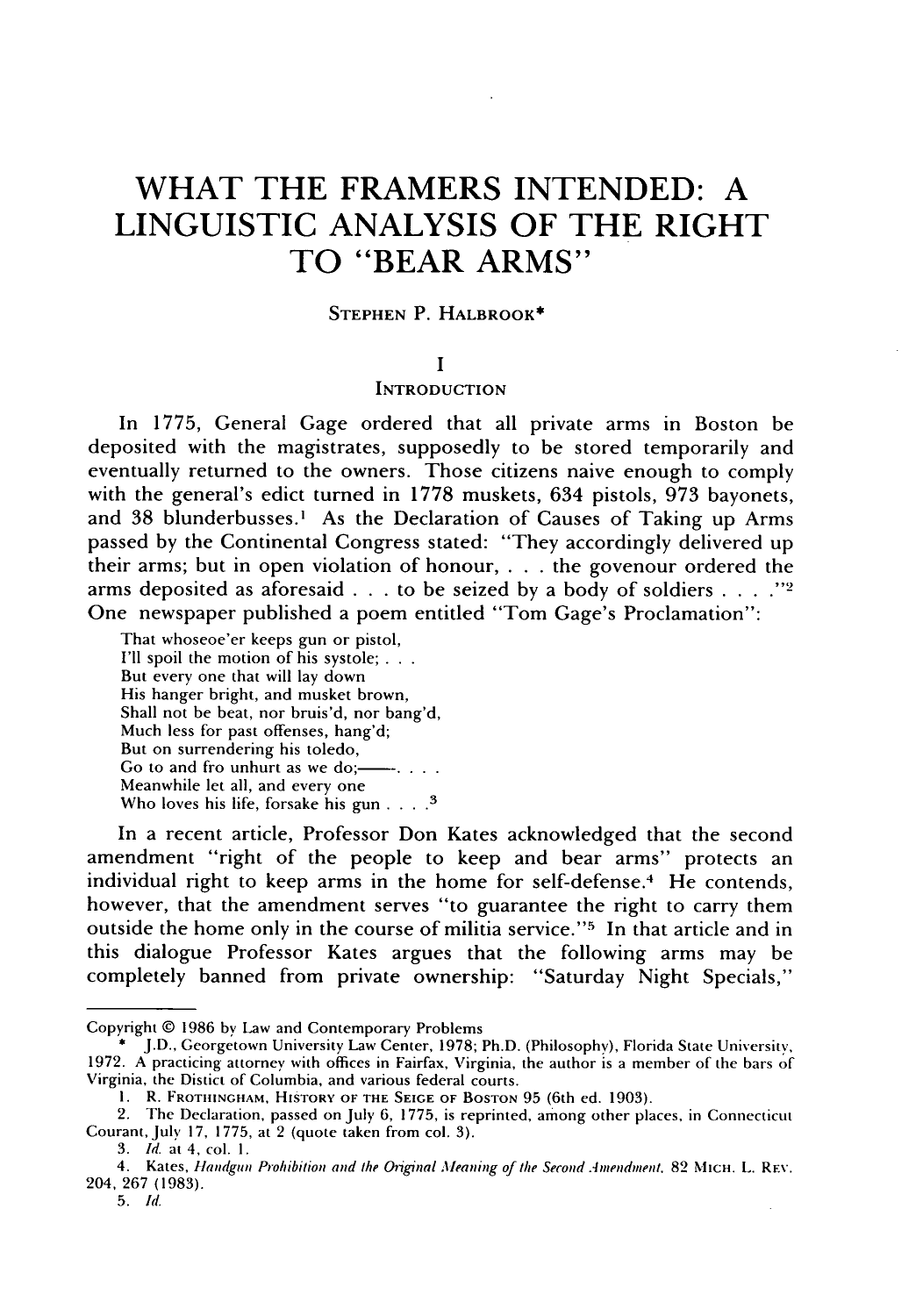"gangster weapons" (brass knuckles, switchblade knives, and short-barreled shotguns), purely offensive military weapons,<sup> $6$ </sup> and "the urban possession of rifles, shotguns and highly penetrative handgun bullets."7 Lastly, Professor Kates contends that "permissive" licensing and registration for gun ownership is constitutional.<sup>8</sup>

Did the framers of the second amendment (as well as those of the fourteenth) intend constitutional protection of the right to "bear" arms to encompass the private carrying of arms for self-defense? What "arms" are protected under that guarantee? May licenses and registration be required for exercise of a constitutional right per se? The following analysis seeks to resolve-or at least clarify-these queries.<sup>9</sup>

### II

### THE RIGHT TO "BEAR" ARMS

Did the framers intend the second amendment to encompass a right to carry guns for self-protection? Professor Lawrence Cress, who speaks for himself when he claims that "we know little about the Second Amendment's reception in the States," has recently argued that the Founding Fathers would have been shocked by the idea that citizens could bear firearms for selfdefense.<sup>10</sup> Professor Kates bases his similar argument that there is no right to bear arms outside of militia service on an unpublished thesis of a law student.<sup>11</sup> Yet Cress and Kates are well aware<sup>12</sup> that the first state Declaration of Rights to use the term "bear arms" was that of Pennsylvania in **1776:** "That the people have a right to *bear arms in defense of themselves* and the State." **<sup>13</sup>**

9. This author treats some of these issues in much greater detail in S. HALBROOK, THAT EvERY **MAN** BE ARMED: THE EVOLUTION **OF A** CONSTITUTIONAL RIGHT (1984).

10. Cress, An *Armed Community,* 71 J. AM. HIST. 22, 38 (1984). Cress was apparently unaware of the comprehensive evidence presented in Halbrook, *To Keep and Bear Their Private Arms: The Adoption of the Second Amendment, 1787-1791,* 10 N. Ky. L. REV. 13 (1982).

Cress concluded: "No one argued that the individual had a right to bear arms outside the ranks of the militia. To the contrary, bearing arms outside the framework of the established militia structure immediately provoked fears for the constitutional stability of the Republic." Cress, supra, at **4 1.** Not surprisingly, he was unable to cite a single original source to substantiate this assertion. At a time when most Americans thought that pistols on the field of honor according to the *code duello* provided a test of virtue, only a Quaker might object to bearing arms for self-defense against robbers and highwaymen.

**11.** *See* Kates, supra note 4, at 267.

12. Cress, *stipia* note 10, at 29; Kates, *supra* note 4, at 244 n.169.

13. PA. CONsT. oF 1776, Declaration of Rights, art. XIII (emphasis added). As the law student conceded, with the words quoted in the text "the phrase of the Second Amendment-'the right to **...** bear arms' appeared." J. Smith, The Constitutional Right to Keep and Bear Arms 58 (1959)

*<sup>6.</sup> Id.* at 260-61; Kates, The Second *Amendment: A Dialogue,* LAw & CONTEMP. PROBS., Winter 1986, at 143, 147-48 & n.25.

<sup>7.</sup> Kates, *supra* note 4, at 261.

*<sup>8.</sup> Id.* at 265; Kates, *supra* note 6, nn.26-28 and accompanying text. Kates also argues that laws prohibiting felons from owning or carrying firearms are consistent with the second amendment. While generally true of common law offenses, which were violent, this principle is sometimes suspect in this age of strict criminal liability, victimless crimes, and over-criminalization of previously legal conduct. For instance, a relative who gives a gun to a family member in another state commits a felony. 18 U.S.C. §§ 922(a)(5), 924(a) (1982).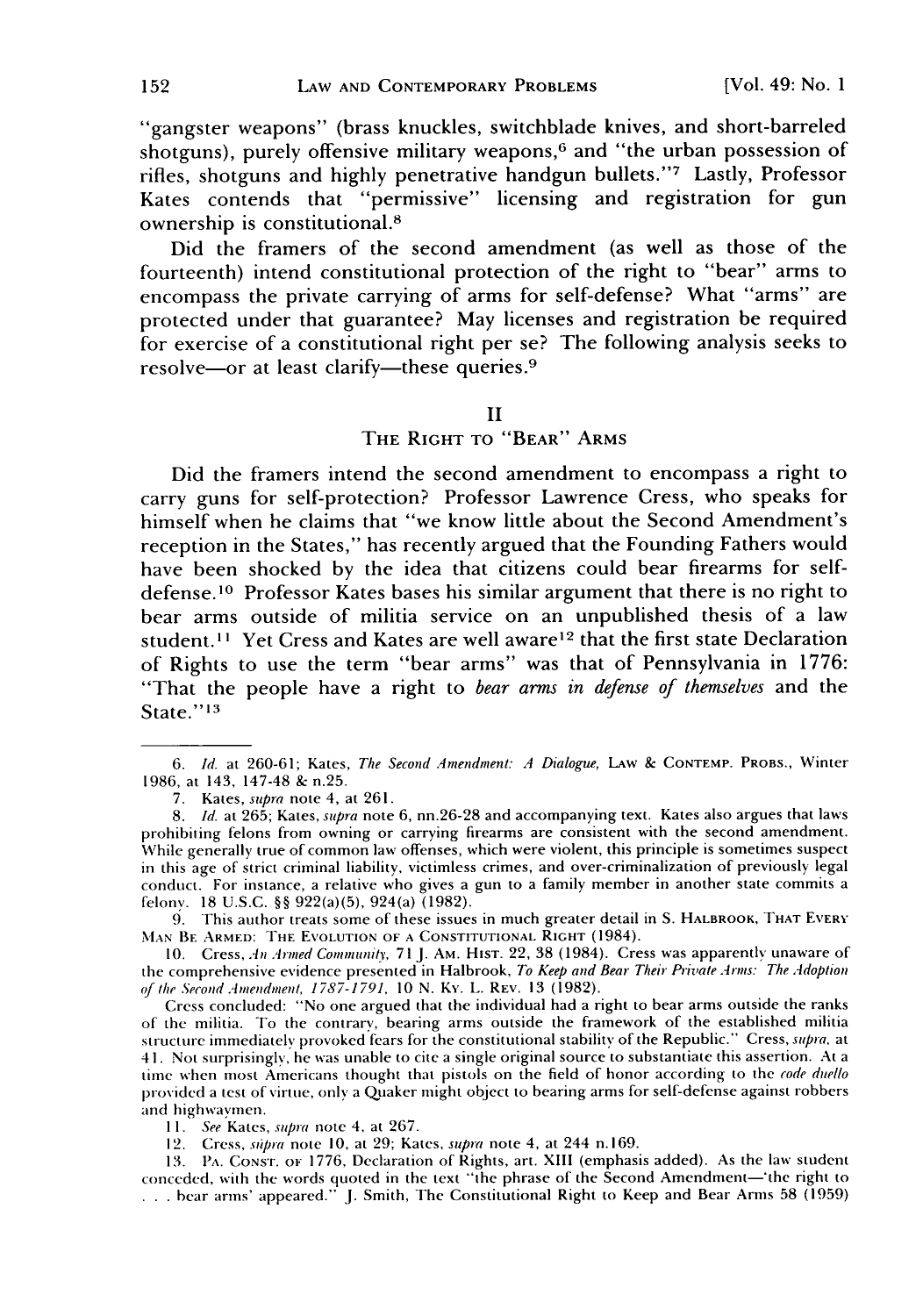That to "bear" arms means simply to carry them was clear in a game bill drafted by Thomas Jefferson and proposed by James Madison, draftsman of the second amendment, in the Virginia legislature.<sup>14</sup> The bill would have fined those who hunted deer out of season, and if within a year "[the hunter] shall bear a gun out of his inclosed ground, unless whilst performing military duty," he shall be in violation of his recognizance. The game violator would have to go back to court for "every such bearing of a gun" to be again bound to his good behavior.15

Thus, in the minds of Thomas Jefferson and James Madison, to "bear" a gun meant to carry it about in one's hands or on one's person, as for instance a deer hunter would do. "Bearing arms" is not associated with militia duty only, for the language above addresses the "bearing of a gun" by any person when *not* "performing military duty." Further, while the bill would have restricted the carrying of scatterguns and other long guns for hunting, it would not have prohibited carrying pistols for self-defense. At that time, "one species of fire-arms, the pistol[,] [was] never called a gun."<sup>16</sup>

Previous game legislation had imposed a possible maximum penalty of twenty lashes on a violator's back;<sup>17</sup> Madison's proposed legislation was intended to make the law more humane. Jefferson strongly relied on the penal reform theories of Cesare Beccaria, whose *Essay on Crimes and Punishments* was partly responsible for the eighth amendment's prohibition on cruel and unusual punishment.<sup>18</sup> "In America of the revolutionary period, [Beccaria's] little book was more influential than any other single book, its spirit incorporated in documents such as . . . the Bill of Rights."<sup>19</sup> Beccaria's influence on the second amendment only recently has come to light.

Just months before writing the Declaration of Independence, Jefferson kept a Commonplace Book where he copied his favorite passages from legal writers. This book "may well be considered as the source-book and repertory of Jefferson's ideas on government." 20 Among the passages Jefferson copied word-for-word was Beccaria's denunciation of laws which forbid *di portar le armi,* which may be translated as to "bear," "carry," or "wear arms." That portion of Beccaria which Jefferson copied in Italian (writing "false ideas of

<sup>(</sup>thesis, Harvard Law School). Smith's evidence elsewhere contradicts his argument. E.g., 12 Rich. 2, ch. 6 (1388) (no servant "shall from henceforth bear any buckler, sword, nor dagger, . **.** . but in time of war"). J. Smith, supra, at 9. Since colonial militia service was required of males "capable of bearing arms," Smith (and Kates) illogically infer that the words "bear arms" mean only militia service. See Kates, supra note 4, at 267.

<sup>14.</sup> A Bill *for Preseration of Deer (1785),* in 2 THE PAPERS **OF THOMAS JEFFERSON** 443 (J. Boyd ed. 1950-1982) [hereinafter cited as **JEFFERSON** PAPERS]. On Madison's role in drafting the second amendment, see S. HALBROOK, *supra* note 9, at 76.

**<sup>15.</sup>** *A Bill* for *Preservation of Deer (1785), supra* note 14, at 444.

**<sup>16.</sup> N.** WEBSTER, **AN AMERICAN DICTIONARY** OF **THE** ENGLISH **LANGUAGE** (New York 1828) ("GUN"). This edition was printed without page numbers; citations are to individual entries.

<sup>17.</sup> Act of 1772, Va. Statutes at Large, 8 Hening 593.

<sup>18.</sup> C. BECCARIA, AN **ESSAY ON** CRIMES **AND PUNISHMENTS** (1764).

**<sup>19.</sup> A. CASO, AMERICA'S ITALIAN** FOUNDING FATHERS 9 (1975).

<sup>20.</sup> **IlE COMMONPLACE** BOOK **OF THOMAS JEFFERSON** 4 **(G.** Chinard ed. 1926).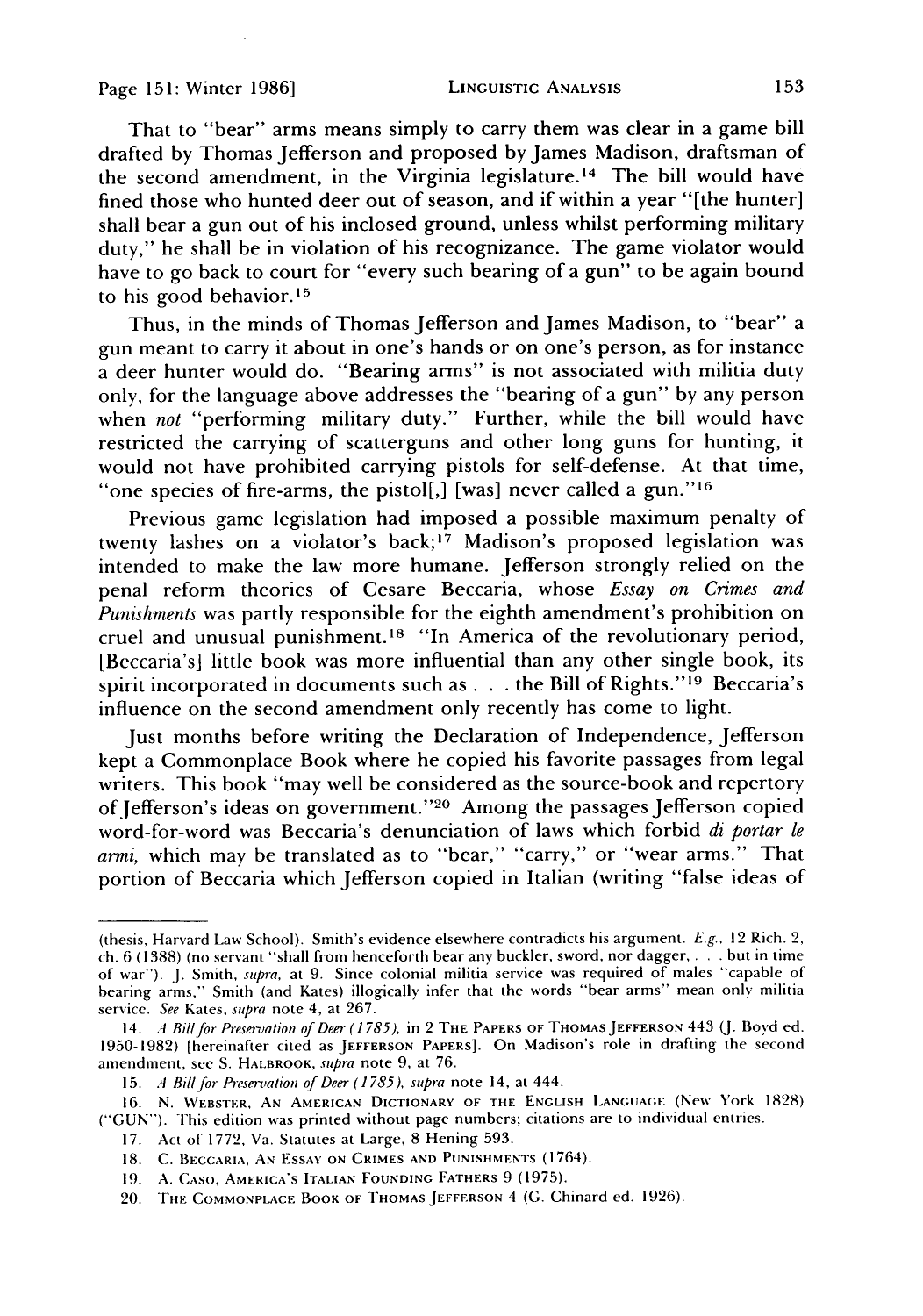utility" in the margin) was worded in the standard English translation of the time as follows:

A Principal source of errors and injustice, are false ideas of utility. For example, that legislator has false ideas of utility, who considers particular more than general convenience; who had rather command the sentiments of mankind, than excite them, and dares say to reason, "Be thou a slave;" who would sacrifice a thousand real advantages, to the fear of an imaginary or trifling inconvenience; who would deprive men of the use of fire, for fear of being burnt, and of water, for fear of being drowned; and who knows of no means of preventing evil but by destroying it.

The laws of this nature, are those which forbid to wear arms, disarming those only who are not disposed to commit the crime which the laws mean to prevent. Can it be supposed, that those who have the courage to violate the most sacred laws of humanity, and the most important of the code, will respect the less considerable and arbitrary injunctions, the violation of which is so easy, and of so little comparative importance? Does not the execution of this law deprive the subject of that personal liberty, so dear to mankind and to the wise legislator; and does it not subject the innocent to all the disagreeable circumstances that should only fall on the guilty? It certainly makes the situation of the assaulted worse, and of the assailants better, and rather encourages than prevents murder, as it requires less courage to attack armed than unarmed persons.<sup>21</sup>

The wisdom of Beccaria was a source of Jefferson's proposed Virginia Constitution of 1776 which provided: "No freeman shall ever be debarred the use of arms."<sup>22</sup> An avid hunter and gun collector, Jefferson carried pocket pistols which may be seen today at Monticello.<sup>23</sup>

John Adams began his opening statement in the Boston Massacre trial in 1770 with a quote from Beccaria, and in the course of his speech be added that "the inhabitants had a right to arm themselves at that time, for their defense **.... <sup>24</sup>**Adams' own views against disarming the people were certainly consistent with the following favorite passage from Beccaria which he copied in his diary: "Every Act of Authority, of one Man over another for which there is not an absolute Necessity, is tyrannical."<sup>25</sup> Adams upheld the

<sup>21.</sup> BECCARIA, **AN ESSAY ON CRIMES AND PUNISHMENTS . .. WITH A** COMMENTARY **ATTRIBUTED TO** MONS. **DE** VOLTAIRE **160-62** (London 1775). John Adams' copy of this edition is inscribed on the title page, "Thomas B. Adams [his son], From his Father 1800." This inscription is reproduced in Halbrook, *To Bear Armsfor Self-Defense: Our SecondAmendment Heritage,* **AM.** RIFLEMAN, Nov. 1984, at 29 (source: Rare Books Division, Boston Public Library). TheJefferson manuscript, also reproduced *id.,* is from the Library of Congress' collection of the papers of Thomas Jefferson. *On Crimes and* Punishments was reproduced in American editions as follows: Philadelphia, 1776, 1778, and 1793; Charleston, 1777 and 1778.

Blackstone, who in volume one of his *Commentaries* confirmed the right to have arms for selfdefense under the English Bill of Rights, 1 W. **BLACKSTONE, COMMENTARIES** 140-44 (Philadelphia 1803 & reprint 1965), was influenced by Beccaria. **I** RADZINOWVICz, HISTORY **OF ENGLISH** CRIMINAL LAW 346 (1948). Jeremy Bentham stated of Beccaria: "Oh, my master, first evangelist of Reason... you who have made so many useful excursions into the path of utility, what is there left for us to do? Never to turn aside from that path." E. HALEVY, THE GROWTH OF PHILOSOPHICAL RADICALISM 21 (1928).

<sup>22.</sup> **1 JEFFERSON PAPERS,** *supra* note 14, at 344.

**<sup>23.</sup>** *See* Halsey & Snyder, *Jefferson's Beloved Guns,* AM. RIFLEMAN, Nov. 1969, at 17-22.

<sup>24. 3</sup>J. **ADAMS, LEGAL** PAPERS 242, 248 (1965).

<sup>25. 3</sup>J. **ADAMS,** DIARY **AND** AUTOBIOGRAPHY 194 (1961).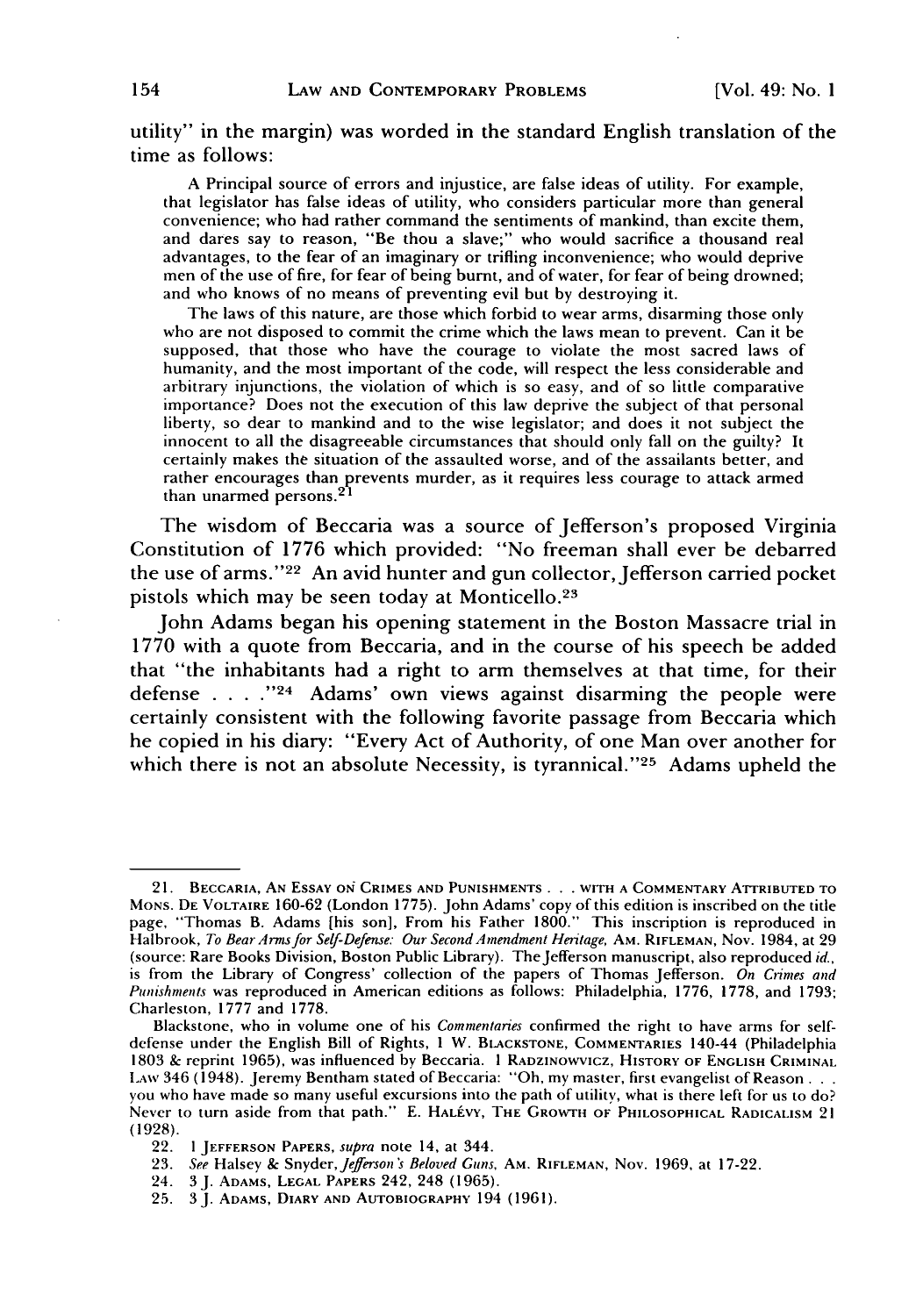right of "arms in the hands of citizens, to be used at individual discretion, in private self-defense."26

Bearing arms for personal protection was an unquestioned right in the minds of the Founding Fathers. Before the Revolution, James Iredell, who would be prominent in the struggle to ratify the Constitution and later a Justice of the United States Supreme Court, wrote his mother:

Be not afraid of the Pistols you have sent me. They may be necessary Implements of self Defense tho' I dare say I shall never have Occasion to use them . **. .** . It is a Satisfaction to have the means of Security at hand, if we are in no danger, as I never expect to be. Confide in my prudence and self regard for a proper use of them, and you need have no Apprehension.<sup>27</sup>

In 1775, North Carolina's delegation to the Continental Congress, all of whom became prominent state or federal leaders, resolved: "It is the Right of every *English* Subject to be prepared with Weapons for his Defense."28 William Henry Drayton, a prominent Revolutionary leader and Chief Justice of the South Carolina Supreme Court, "always had about his person, a dirk and a pair of pocket pistols; for the defense of his life . . . . "29 Up in Vermont, Ethan Allan and his friends "never walked out without at least a case of pistols."<sup>30</sup> Lodging with a Quaker on one occasion, Ethan's brother Ira recalled, "We took our pistols out of our holsters and carried them in with us. He looked at the pistols saying 'What doth thee do with these things?' He was answered 'Nothing amongst our friends,' but we were Green Mountain Boys, and ment [sic] to protect our persons and property **... .**

Just ten days after James Madison proposed the Bill of Rights to Congress in 1789, Tench Coxe, a prominent federalist and life-long correspondent of Jefferson and Madison, wrote that what became the second amendment would confirm the people "in their right to keep and bear their private arms."<sup>32</sup> James Madison endorsed the widely published article in which these words appear.<sup>33</sup> Coxe's writings provide unmistakable evidence that eighteenthcentury Americans defined muskets, rifles, and pistols as "arms,"<sup>34</sup> and that they endorsed an individual "right to own and keep and use arms and consequently of *self-defense* and of the *public militia power." <sup>3</sup> <sup>5</sup>*

<sup>26. 3</sup> J. **ADAMS, A DEFENSE** OF **THE CONSTITUTIONS** OF **GOVERNMENT** OF THE **UNITED STATES** OF AMERICA 475 (1787-1788).

<sup>27. 1</sup> THE PAPERS **OF JAMES** IREDELL 79 (D. Higginbotham ed. 1976).

<sup>28.</sup> Hooper, Hewes & Caswell, To the Committees, North Carolina Gazette (Newbern), July **7,** 1775, at 2, col. 3.

<sup>29. 1</sup> J. DRAYTON, MEMOIRS **OF** THE **AMERICAN REVOLUTION** 378 (1821).

<sup>30.</sup> Allen, Autobiography, in J. WILBUR, IRA **ALLEN:** FOUNDER OF VERMONT 44 (1928) (autobiography written in 1799).

*<sup>31.</sup>* Id. at 40.

<sup>32. &</sup>quot;A Pennsylvanian," Remarks on the First Part of the Amendments, Federal Gazette,June **18,** 1789, at 2, col. **1.**

<sup>33.</sup> Madison, *To Tench Coxe.* in 12 THE PAPERS **OF JAMES MADISON 257** (C. Hubron & R. Rutland eds. 1979).

<sup>34.</sup> Coxe, *To the Public,* Democratic Press (Philadelphia), Feb. 2, 1811, at 2.

<sup>35.</sup> Sidney, *To* the Friends of the Principles *of* the Constitution. Democratic Press (Philadelphia), Jan. **23,** 1823, at 2, col. 2.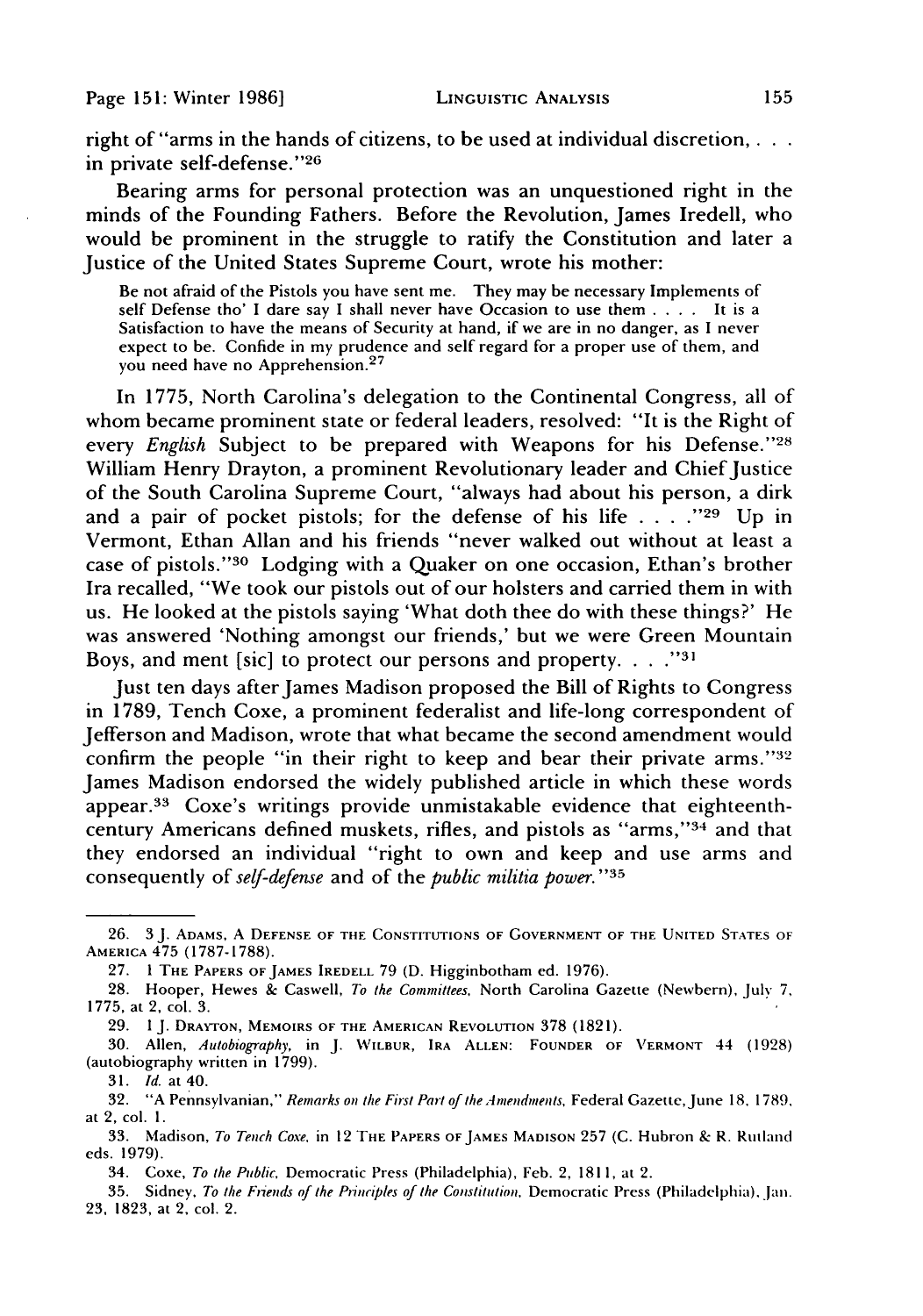"His own firearms are the second and better right hand of every freeman," held Coxe.<sup>36</sup> In the 1830's, Madison wrote: "A Government resting on a minority, is an aristocracy not a Republic, and could not be safe with a numerical [and] physical force against it, without a standing Army, and enslaved press, and a disarmed populace."<sup>37</sup> The Founding Fathers in general strongly endorsed the right to bear arms for self-defense; they gave written expression to their views through the second amendment and personally exercised the right by owning and possessing arms.

The same linguistic usage of the terms "bear" and "arms" prevailed during the period of the adoption of the fourteenth amendment, which was intended to incorporate the second amendment.<sup>38</sup> For instance, in 1865, Florida made it unlawful "for any negro, mulatto, or other person of color, to own, use or keep in his possession or under his control, any Bowie-knife, dirk, sword, fire-arms or ammunition of any kind, unless he first obtain a license to do so from the Judge of Probate." Violators faced a possible penalty of thirtynine stripes with a whip. 39 The commission that drafted this legislation opined that "the privilege of bearing arms should be accorded only to such of the colored population as can be recommended for their orderly and peaceable character." <sup>40</sup>

Members of the Reconstruction Congress, state constitutional conventions of the time, and mainstream white-and even black-newspapers cited protection of the right of freedmen to "bear" arms to protect themselves and their families from infringement by sheriffs, militias, and the Ku Klux Klan as a major object of the fourteenth amendment and the civil rights acts (including what is now 42 U.S.C.  $\S$  1983).<sup>41</sup> While the Reconstruction Congress interpreted the second amendment, buttressed by the fourteenth, as protecting the rights of freedmen—and even former Confederates—to keep and bear private arms, it abolished the southern state militia organizations, denying a second amendment-protected right of states to organize militias.<sup>42</sup>

Although the real issue in the Morton Grove, Illinois handgun ban (America's first)<sup>43</sup> involved the right to "keep" rather than to "bear" arms, the brief of Handgun Control, Inc. (HCI) claimed: "The language of the second amendment suggests that its purpose is limited to protecting organized and effective state militias. The terms 'arms' and 'bear arms' have

<sup>36.</sup> Sherman, *To the People of the United States,* apparently published in the Democratic Press of the Philadelphia Sentinel in early 1823, PAPERS **OF TENCH COXE** reel 113, at 716 (1977) (microfilm; available from the Historical Society of Pennsylvania (Philadelphia)).

<sup>37.</sup> *Madison,James ladisons Autobiography.,* 2 WM. & MARI' **Q.** 191, 208 (1945).

<sup>38.</sup> *See Freedom, Firearms, and the Fourteenth Amendment,* in S. HALBROOK, *supra* note *9,* at 107-53.

<sup>39.</sup> Acts and Resolutions Adopted by the General Assembly of Florida, 14th Sess., Dec. 18. 1865, at 25 (1866).

<sup>40.</sup> Report of the drafting commission as reprinted inJ. **WALLACE,** CARPETBAc. RULE **IN** FLORIDA 33 (1888).

<sup>41.</sup> *See Freedom, Firearnts, and the Fourteenth Amendment,* in S. HAIBROOK. *smupra* note **9.** at 107-53. *42. See id.*

<sup>43.</sup> Morton Grove, Ill., Ordinance 81-11 (June **8,** 1981).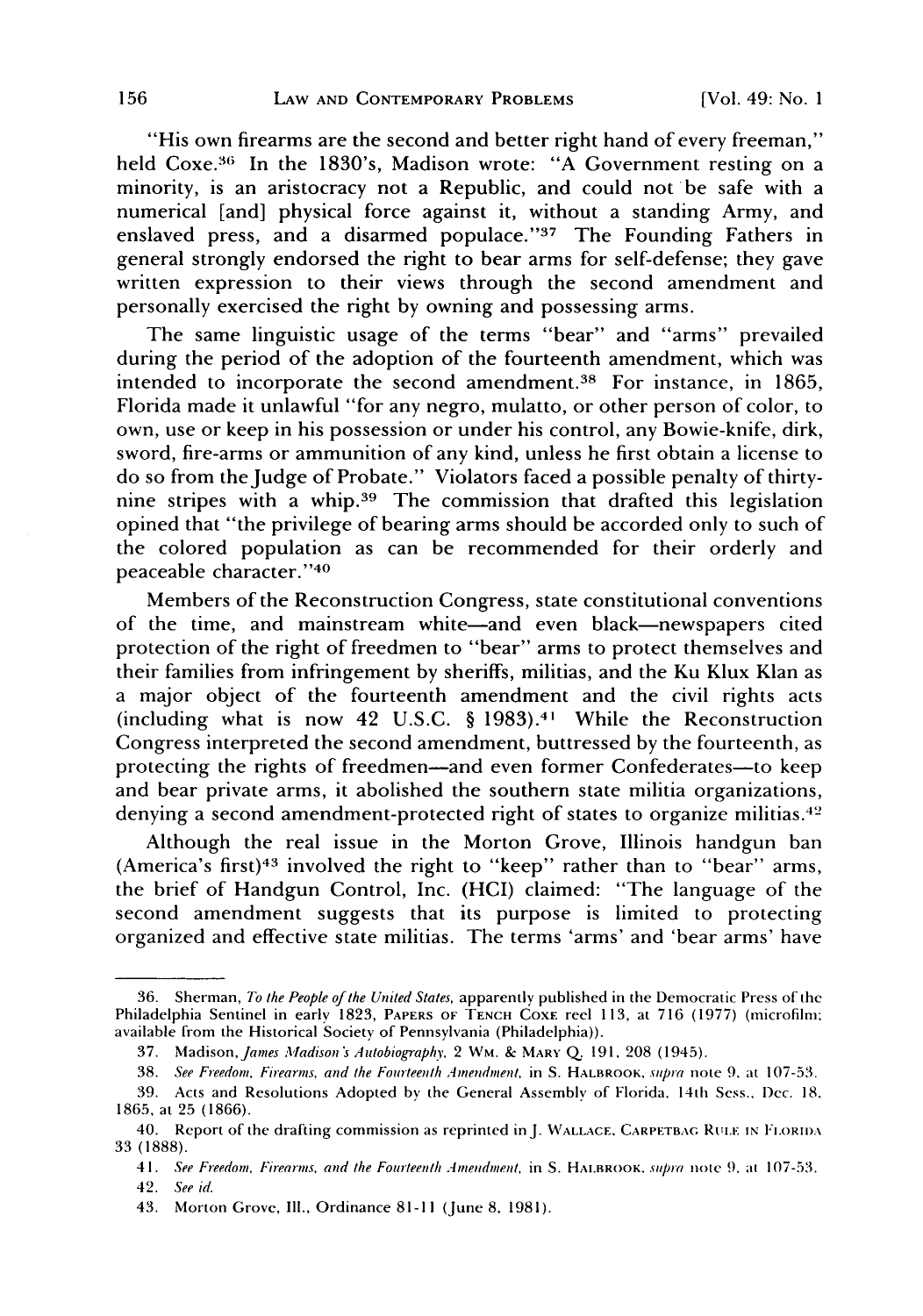always been associated with organized military activity."<sup>44</sup> The chief authority cited by HCI for this proposition is Noah Webster's famous 1828 dictionary. <sup>45</sup>

Anyone who looks up Webster's definition of "bear" will be startled to find the very opposite of what HCI claimed: "[t]o wear; to bear as a mark of authority or distinction; as to *bear* a sword, a badge, a name; to *bear* arms in a coat."46 Although HCI also referred to Webster's definition of "arms," this again fails to imply an exclusively military usage: "[w]eapons of offense, or armor for defense and protection of the body."47 Consistent with the meaning of "bear arms" as carrying or wearing weapons on the person or inside one's clothing, Webster defines "pistol" as "[a] small fire-arm, or the smallest fire-arm used . **. .** . Small pistols are carried in the pocket." 48 As to who has the right to bear arms, Webster defined "the people" as "[t]he commonalty, as distinct from men of rank."49

Webster was certainly in a position to know what the second amendment phrase "bear arms" meant. A prominent federalist, he wrote the first major pamphlet in support of the Constitution when it was proposed in 1787, in which he stated: "Before a standing army can rule, the people must be disarmed; as they are in almost every Kingdom in Europe. The supreme power in America cannot enforce unjust laws by the sword; because the whole body of the people are armed  $\ldots$ .  $\ldots$ <sup>750</sup>

When the Morton Grove case was still before the United States Court of Appeals for the Seventh Circuit, unassailable evidence was presented that the respective framers of the second and fourteenth amendments intended the individual right to keep arms, including pistols, to be protected from infringement by the federal, state, and local governments. The intent of the framers was so overwhelmingly contrary to the court's opinion upholding the gun ban that the court held that intent to be "irrelevant."<sup>51</sup> In contrast, the Supreme Court has stated repeatedly that the Constitution's provisions must be interpreted according to the intent of the framers.<sup>52</sup>

# III

# WHAT "ARMS" ARE PROTECTED?

As the Oregon Supreme Court recently opined, in the state constitutions adopted between 1776 and 1802 "the term 'arms' as used by the drafters of the constitutions probably was intended to include those weapons used by

<sup>44.</sup> Brief of Amicus Curiae, Handgun Control, Inc., In Opposition to Certiorari at **10,** Quilici v. Village of Morton Grove, 695 F.2d 261 (7th Cir. 1982), cert. denied, 464 U.S. 863 (1983).

<sup>45.</sup> *Id.* at 10 n.21.

<sup>46.</sup> N. WEBSTER, supra note 16 ("BEAR"-definition 3).

<sup>47.</sup> *Id.* ("ARMS"-definition **1).**

<sup>48.</sup> *Id.* ("PISTOL").

<sup>49.</sup> *Id.* ("PEOPLE"-definition 3).

**<sup>50.</sup> N.** WEBSTER, AN **EXAMINATION** OF **THE LEADING** PRINCIPLES OF **TilE** FEDERAL **CONSTITITION** 43 (1787). James Madison repeated this argument in TIlE FEDERALIST No. 46 (1788).

**<sup>51.</sup>** Quilici v. Village of Morton Grove, **695** F.2d 261, 270 n.8 (7th Cir. 1982). **rert.** delied, 464 U.S. 863 (1983).

<sup>52.</sup> E.g., Malloy v. Hogan, 378 U.S. **1,** 5 (1964); **Ex'** parte Baine. 121 U.S. **I,** 12 (1887).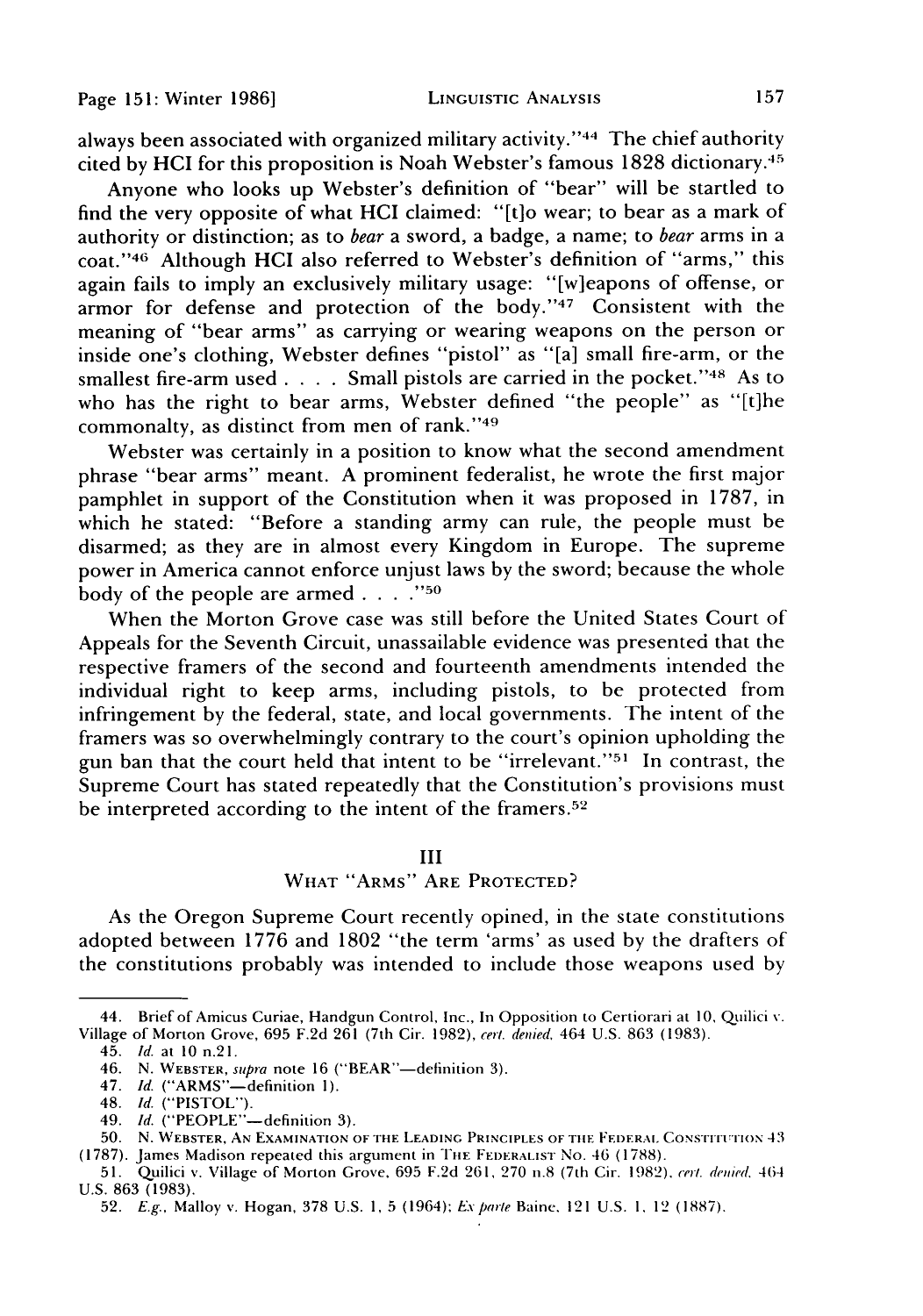settlers for both personal and military defense. The term 'arms' was not limited to firearms, but included several handcarried weapons commonly used for defense."<sup>53</sup> Under the second amendment, all commonly possessed arms which an individual could "keep and bear" would be constitutionally protected. Both then and now, these arms include firearms, edged weapons, and blunt instruments. <sup>54</sup>

The most clearly protected firearm is the rifle, the use of which for selfdefense even in urban areas is protected by the second amendment "guarantee of the right of the individual to bear arms."<sup>55</sup> The modern descendent of the musket, the rifle is the classic militia firearm. The shotgun is also protected by the second amendment.<sup>56</sup> The short-barreled shotgun is the descendent of the blunderbuss, a classic home defense arm, 57 in contrast with the long-barreled hunting shotgun known traditionally as the fowling piece. While it may not be *within judicial notice* that the short-barreled shotgun is a militia arm protected by the second amendment,<sup>58</sup> such an arm has been factually determined to fall within a state constitution protecting the right of citizens to "keep and bear arms for their common defense." <sup>59</sup>

The arm most commonly possessed for self-defense is the pistol,<sup>60</sup> due to its ease of storage, carriage, and accessibility. " '[P]istol' *ex vi termini* is properly included within the word 'arms,' and. **. .** the right to bear such arms **.** . . cannot be infringed."<sup>61</sup> Its short barrel makes it difficult for an assailant to grab, and its size, weight, and simple mechanism makes its use viable for women, the elderly, and the handicapped. Smaller pistols have particular utility for smaller people.<sup>62</sup> The smallest handgun designed by Smith & Wesson "was such a small revolver that it was nicknamed the Ladysmith, since

57. The blunderbuss was described as a "well-known firearm.., very fit for **..** defending the door of a house, staircase, etc." W. **DUANE,** A MILITARY DICTIONARY 55 (1810).

**58.** United States v. Miller, 307 U.S. 174, 178 (1939).

**59.** Burks v. State, 162 Tenn. 406, 410-11, 36 S.W.2d 892, 894 (1931).

60. *See* Patsone v. Pennsylvania, 232 U.S. 138, 143 (1914); Rex v. Knight, Comb. **38-39,** 90 Eng. Rep. 330 (K.B. 1686).

<sup>53.</sup> State v. Kessler, 289 Or. 359, 614 P.2d 94, 98 (1980).

<sup>54.</sup> Nunn v. State, 1 Ga. 243 (1846), interpreted the federal second admendment as follows: "The right of the whole people, old and young, men, women and boys, and not militia only, to keep and bear arms of every description, and not such merely as one used by the *militia,* shall not be *infringed,* curtailed or broken in upon, in the smallest degree *.... ." Id.* at 251 (emphasis in original). There is no evidence that the Founding Fathers distinguished in any way the meaning of "arms" in the federal second amendment from that in the state bill of rights which they adopted.

<sup>55.</sup> Hutchinson v. Rosetti, 24 Misc. 949, 951, 205 N.Y.S.2d 526, 529 (1960) (use of hunting rifle for self-defense against mob in Queens, New York); *see also* People v. Givens, 26 **11.** 2d 371, 372-74, 186 N.E.2d 225, 226 (1962) (justifiable homicide by black man with .22-caliber rifle in Chicago rooming house). There are no reported cases in which an innocent bystander was injured by another using a rifle in self-defense. On whether keeping loaded firearms may give rise to civil liability. see Halbrook, *Tort* Liability *for* the *11anufacture, Sale, and Ownership* of *Handguns?,* 6 HAMLINE L. **REv.** 351, 353-58 (1983).

<sup>56.</sup> United States v. Bowdach, 414 F. Supp. 1346, 1353 & n.! I (S.D. Fla. 1976), *affid* 561 F.2d 1160 (5th Cir. 1977).

<sup>61.</sup> State v. Kerner, 181 N.C. 574, 576, 107 S.E. 222, 224 (1921).

<sup>62.</sup> *See* Gurko v. United States, **153** U.S. 183, 187, 191 (1894) (slight defendant "drew a small bright pistol from his pocket, and he shot" heavy-set assailant; the defendant's act was justiliable "provided he rightfully so armed himself for purposes simply of self-defense").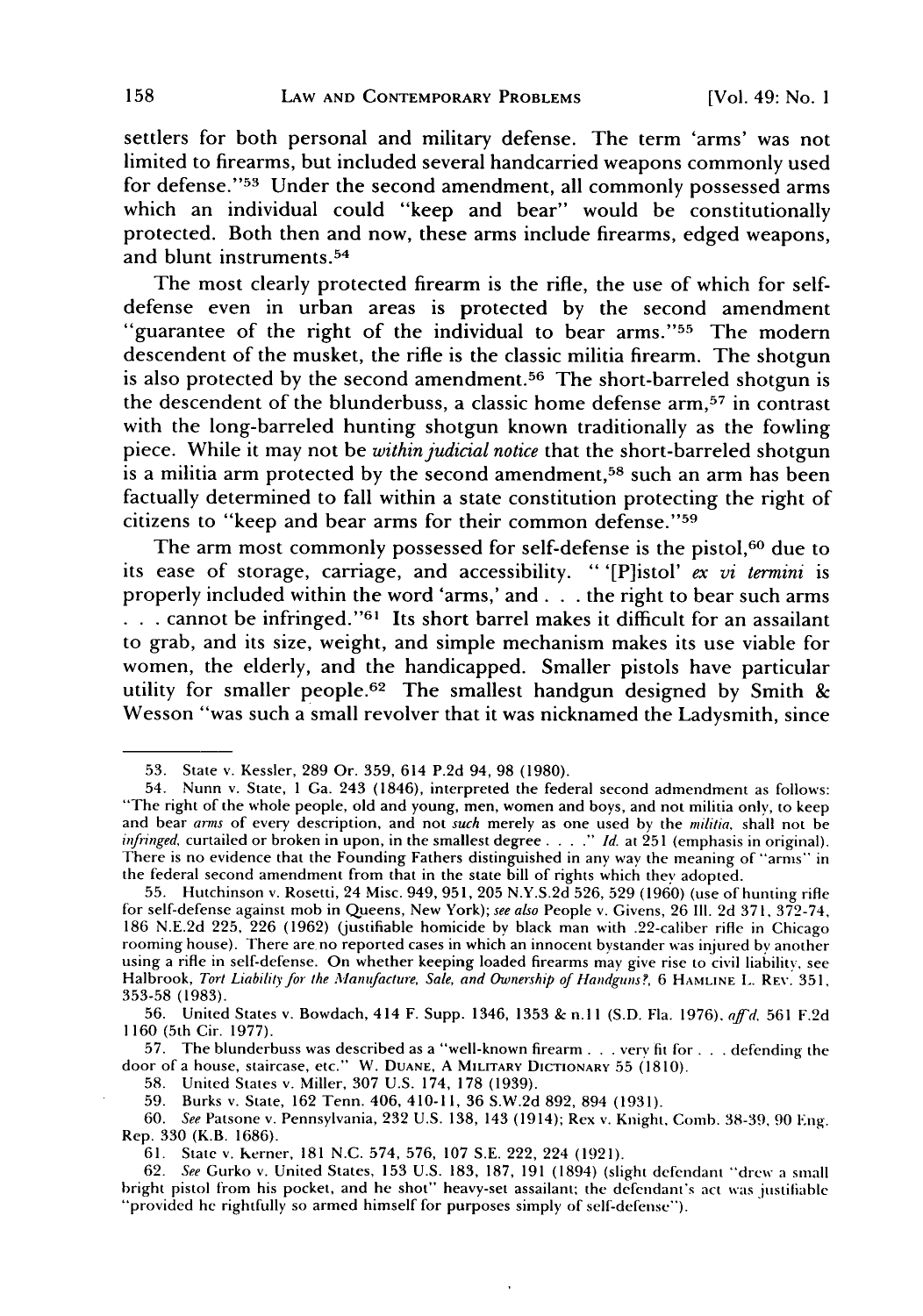it seemed to be more suitable for a woman's small hand."<sup>63</sup> The relatively high cost of rifles as compared to pistols suggests that a ban on the ownership or possession of low-caliber handguns would effectively negate any right of the poor to bear firearms for their self-defense.

There has been little scholarship concerning whether certain edged weapons and blunt instruments are "arms" in a constitutional sense. The knife is one of mankind's oldest tools and weapons.<sup>64</sup> Pocketknives were in use when the second amendment was adopted. It is questionable whether "switchblade" knives with the modem convenience of a spring-assisted blade may be banned any more than could modern firearms which no longer rely on a flintlock mechanism. 65 The staff and the club, mankind's oldest defensive weapons, are clearly constitutionally protected.66

Since "arms" under the second amendment are those which an individual is capable of bearing, artillery pieces, tanks, nuclear devices, and other heavy

Females, who may have unique self-defense needs, may find small pistols in calibers such as .22 and .25 particularly useful for self-defense in situations in which large pistols cannot be carried. *See* Kates & Engberg, *Deadly Force Self-Defense Against Rape,* 15 U.C.D. L. REV. 873 (1982). Such small pistols are also used by sportsmen as trail guns and **by** police as back-up pieces.

Kates proposes excluding inexpensive pistols of .25 caliber or less from the definition of constitutionally protected arms, because they are not used by military establishments. Kates, *supra* note 4, at 258-60; Kates, *supra* note 6, at 148 n.25 and accompanying text. Since military requirements have always been oriented toward equipment for utilization by able-bodied males, the military test would discriminate against women, the elderly, and the handicapped. Furthermore, rimfire .22-caliber ammunition is by far the least expensive and most popular ammunition in America, and denying second amendment protection to pistols that shoot it would discriminate against the poor and could prevent the majority from becoming proficient through target practice.

64. Bowie knives, stilettos, and other knives are prohibited in various jurisdictions. Yet humans began to use stone knives a half million years ago. H. PETERSON, DAGGERS AND FIGHTING KNIVES OF THE WESTERN WORLD: FROM THE STONE AGE TILL 1900, at 1 (1970). In the Middle Ages, "[allmost everyone carried a knife or a dagger in his belt. . **.** . Civilians wore them for self-protection, for general utility and also for eating." *Id.* at 12.

65. States holding that knives are constitutionally protected have also held that knives with spring-assisted blades ("switchblades") may not be banned. State v. Delgado, 69 Or. App. 245. 684 P.2d 630, *aiFfd,* 298 Or. 395, 692 P.2d 610 (1984). The Oregon Supreme Court stated the test as "whether a kind of weapon, as modified by its modern design and function, is the sort commonly used by individuals for personal defense." 692 P.2d at 612. The U.S. Department of Justice advised *against* a federal ban on switchblades because such knives "serve useful and even essential, purposes in the hands of persons such as sportsmen, shipping clerks, and others engaged in lawful pursuits .... **"** S. REP. No. 1980, 85th Cong., 2d Sess., *reprntedin* 1958 U.S. **CODE** CONG. **&** An. NEWS 3435, 3439. The federal prohibition does exempt "any individual who has only one arm." 15 U.S.C. § 1244 (1982); *see* Fall v. Esso Standard Oil Co., 297 F.2d 411, 414 n.I (5th Cir. 1961), cert. demed. 371 U.S. 814 (1962) (the judge and lawyers on both sides had each "carried a switchblade knife on fishing trips"). Having less utility as a weapon than hunting knives and other edged instruments ihat are not prohibited, switchblades may have been banned due to a cultural hysteria against immigrant minorities.

66. State v. Kessler, 289 Or. 359, 614 P.2d 94 (1980) (possession of billy club constitutionally protected); 2 S. ADAMS, WRITINGS 119 (1906) (man slain at Boston Massacre "had as good right. *by* the *law of the land,* to carry a stick for his own and his neighbor's defence') (emphasis in original). Finding "no significant distinction . . . between a club held in the hand and a device put on the

<sup>63.</sup> R. JINKS, HISTORY OF SMITH **&** WESSON 191 (1977). The smallest pocket pistols of the 19th century are known as "muff pistols," said to be carried by ladies in their muffs. J. GEORGE, ENGLISH PISTOLS AND REVOLVERS 135 (1962). While not as deadly, such small pistols are "amongst the largest class of 'self-defense' pistols whose chief value lies in the element of surprise introduced by an unexpected discharge of firearms, however ineffectual." *Id.* Cheap, small pocket pistols, being convenient and compact, became prevalent as crime decreased. *Id.* at 129-34.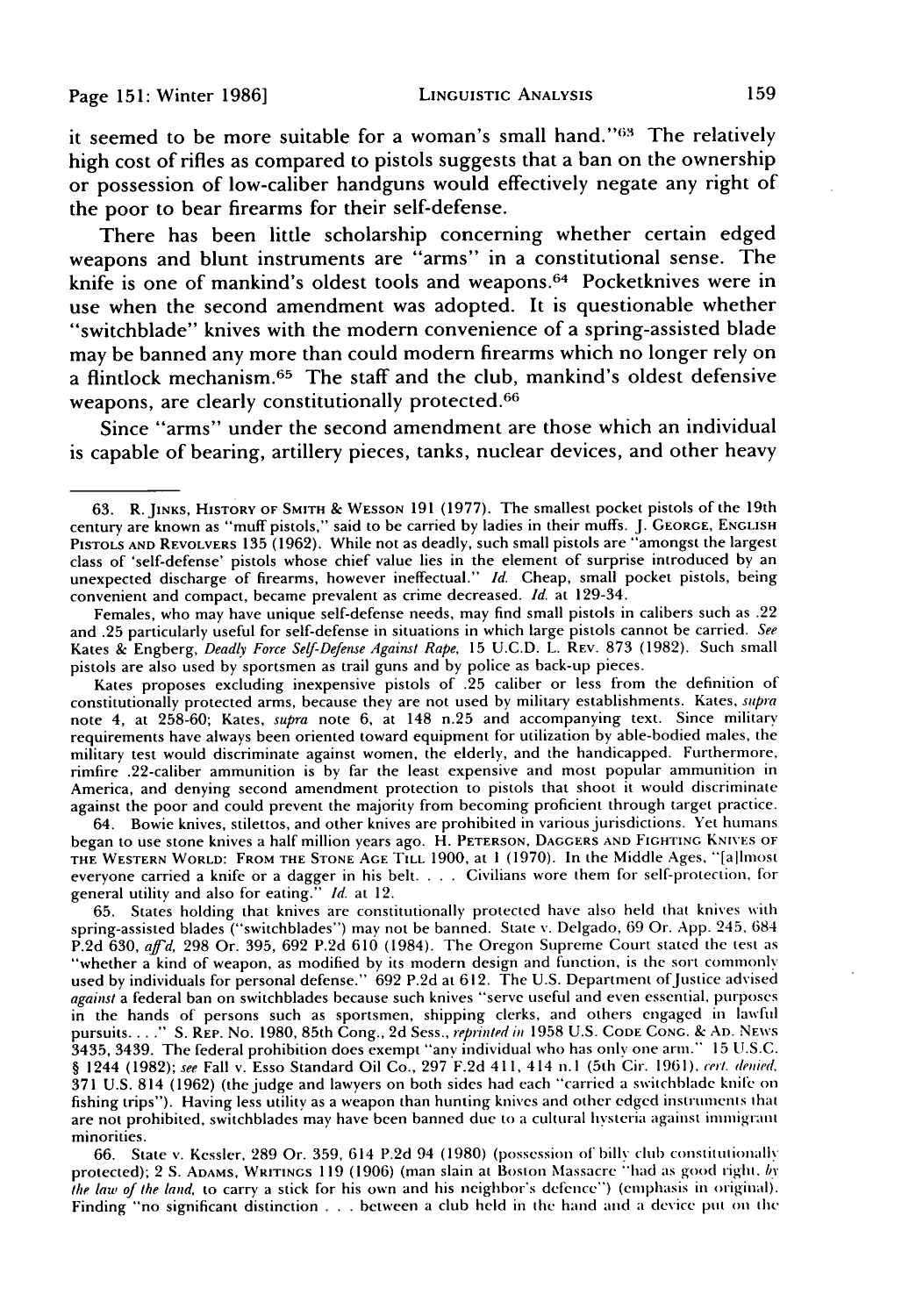ordnances are not constitutionally protected.<sup>67</sup> Nor are other dangerous and unusual weapons, such as grenades, bombs, bazookas, and other devices which, while capable of being carried by hand, have never been commonly possessed for self-defense. 68 Blunt and edged instruments and firearms are capable of being used against a violent assailant in such a manner as not to endanger the innocent. In contrast, explosive devices may be incapable of pinpointing an aggressor, thus harming the innocent as well as the guilty. <sup>69</sup>

#### IV

# **ARE** REGISTRATION **AND LICENSING "INFRINGEMENT"?**

No one would seriously argue that citizens must register with the police or obtain a license in order to exercise freely their political or religious beliefs. Requiring citizens to register or obtain a permit **if** they object to unreasonable searches and seizures of their persons and homes would clearly infringe their rights. Except where there is limited space in public forums which requires fair allocation, authorities cannot require persons giving speeches and assembling to obtain permission to do **so. <sup>70</sup>**

Nor may the anonymous keeping and bearing of arms **by** law-abiding citizens, without more, constitutionally be the subject of registration and licensing. To be sure, armed marches in a city, like other assemblies in public places, may be the subject of a license requirement. 7' When the possibility of tyranny exists, however, the people cannot be denied their rights of *"associating, arming and fighting,* in defense **of. . .** [their] liberties." 72 In a true

hand," one court has found possession of metal knuckles to be constitutionally protected. State v. Johnson, No. DA 256676-8305 (Or. Dist. Ct. Aug. 31, 1983).

**If** a club is protected, so too must be two clubs held together with rope. Ironically, the nunchaku and similar Oriental martial arts weapons, which are increasingly being banned in this country, originally came into use because ruling classes deprived populaces of swords and other traditional arms. Halbrook, Oriental Philosophy, *Mfartial Arts and Class Struggle,* 2 **SOCIAL** PRAXIS 135 (1974).

<sup>67. &</sup>quot;The term 'arms' would not have included cannon or other heavy ordnance not kept **by** militiamen or private citizens." State v. Kessler, 289 Or. 359, 368, 614 P.2d 94, 98 (1980).

<sup>68. &</sup>quot;Modern weapons used exclusively by the military are not 'arms' which are commonly possessed **by** individuals for defense, therefore, the term 'arms' in the constitution does not include such weapons." *Id.* at 369, 614 P.2d at 99 (interpreting art. I, § 27 of the Oregon Constitution, which protects the right of the people to bear arms in defense of themselves and the state).

According to the writings of William Hawkins, an affray could arise in 1716 in England "where a Man arms himself with dangerous and unusual Weapons, in such a Manner as will naturally cause a Terror to the People." 1 W. HAWKINS, A TREATISE **OF THE PLEAS** OF **THE** CROWN 135 (1716 & photo. reprint 1973). Hawkins added, however, that "Persons of Quality are in no Danger of Offending against this Statute by wearing common Weapons .... *." Id.* at 136.

<sup>69.</sup> Indeed, whether governments-much less individuals-may justifiably possess atomic or nuclear weapons has been a matter of public debate. Unlike firearms, bombs of virtually every description may be inherently unethical in that they kill all alike, including (and often mostly) mere bystanders or noncombatant civilians.

<sup>70.</sup> Kunz v. New York, 340 U.S. 290 (1951); *e.g.,* Lovell v. Griffin, 303 U.S. 444, 452 (1938). In contrast, a permit may be required for marches in public places that may disrupt others' use of sidewalks and streets. Cox v. New Hampshire, 312 U.S. 569 (1941).

<sup>71.</sup> Presser v. Illinois, 116 U.S. 252, 264-65 (1886); *cf* Rex v. Dewhurst, **I** State Trials (Gr. Brit.). New Series 529, 601-02 **(1820)** (right to go armed individually or in small groups). *Presser* would not apply to independent militia exercises on private property.

<sup>72.</sup> Pennsylvania Gazette, Apr. 23, 1788, at 2, col. 3.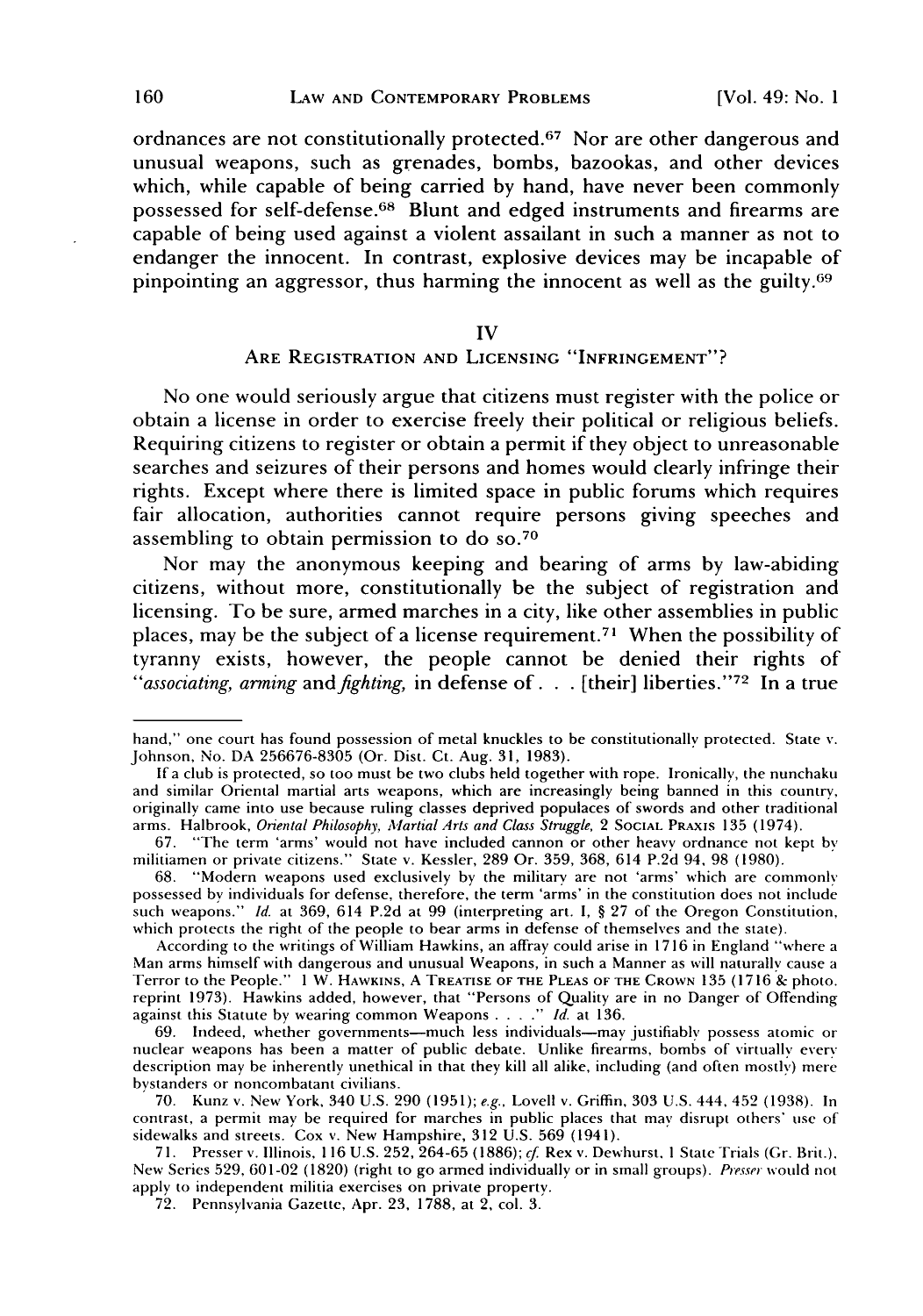republic, the people may arm and associate without anyone's permission. Although violent criminals, children, and those of unsound mind may be deprived of firearms, enforcement of such a prohibition would not be materially aided **by** requiring ordinary citizens to register or obtain licenses for their firearms.

Throughout history, firearms registration classically has been required as a prelude to confiscation. 73 The English Bill of Rights provision "that subjects may have arms for their defense" was passed in direct response to a registration/confiscation scheme.<sup>74</sup> The anonymous keeping of firearms acts as a deterrent to governmental oppression, whether by a racist local sheriff or a coup-minded military junta. Creation of yet another victimless crime-that of exercising a constitutional right without first registering with the government-can only promote a burgeoning police state to enforce it while convicting the innocent. <sup>75</sup>

A requirement that one may not exercise the right to bear or carry arms, either openly or concealed, without a license is also constitutionally defective. Until the fourteenth amendment was adopted, licenses to carry arms were required only for slaves and blacks, while free men could carry arms openly

75. Even the registration records of the national Bureau of Alcohol, Tobacco and Firearms **for** automatic firearms are inaccurate and incomplete. United States v. Seven Miscellaneous Firearms, 503 F. Supp. 565, 576, 578 (D.D.C. 1980).

Professor Kates argues that since some arms were registered with militia authorities around the time when the second amendment was adopted, all arms may now be registered. Kates, *supra* note 4, at 265-66. Yet no general registration of arms existed historically. For instance, Virginia's Act for Regulating and Disciplining the Militia, drafted by Thomas Jefferson, see 2 **JEFFERSON** PAPERS. *spra* note 14, at 350, provided that "all free male persons, hired servants, and apprentices, between the ages of sixteen and **fifty** years . . . shall . . . be enrolled or formed into companies." Act of Regulating and Disciplining the Militia, Va. Statutes at Large, 9 Hening 267, 267-68 (1777). Higher officers were required to attend periodic musters armed with swords, and "every non-commissioned officer and private with a rifle and a tomahawk, or good firelock and bayonet." *Id.* at 268. Persons too poor to purchase such arms were provided with them at public expense. *Id.* at 269. The Act of 1785 clarified that each militiaman "shall constantly keep the aforesaid arms, accoutrements, and ammunition, ready to be produced whenever called for by his commanding officer." Act of 1785 **§** III, Va. Statutes at Large. 12 Hening 9, 12.

Under these statutes, militiamen were required to keep and bear certain *types* of arms. but no provision existed for registering any specific sword, tomahawk, rifle, or firelock. Noreover. besides providing numerous exceptions for even those free males within the age group, younger and older men-along with women, Indians, and blacks-were not required or eligible to enroll in the militia. While failure to attend muster properly armed could lead to disciplinary action, no law existed requiring registration of arms or providing criminal penalties for nonregistration.

<sup>73.</sup> Many antique Irish and Scottish firearms have registration marks made pursuant to English measures designed to conquer those nationalities. I. **GLENDENNING,** BRITISH **PISTOLS AND** GUNS 54- 55 (1951). It is well known that the Nazis used registration lists to confiscate guns and to find and execute gun owners.

<sup>74.</sup> The Militia Act, 13 & 14 Car. 2, ch. 3 (1662), was repeatedly cited in debate leading to adoption of the English Bill of Rights, 1 W. & M., sess. 2, ch. 2 (1689) (arms guarantee at § 7). The debate is reprinted in 2 **MISCELLANEOUS STATE** PAPERS FROM 1501-1726, at 407-18 (1778). Characteristically, the Militia Act, which allowed general warrants to search for illegal arms, was passed at the same time as 13 & 14 Car. 2, ch. 33 §§ 15, 19 (1662), which provided for warrants to search for unlicensed printed matter. For an analysis of arms seizures under the Militia Act as the basis for Parliament's adoption of the Bill of Rights provision guaranteeing that Protestants "may have arms for their defence," see S. HALBROOK, supra note 9, at 43-45.